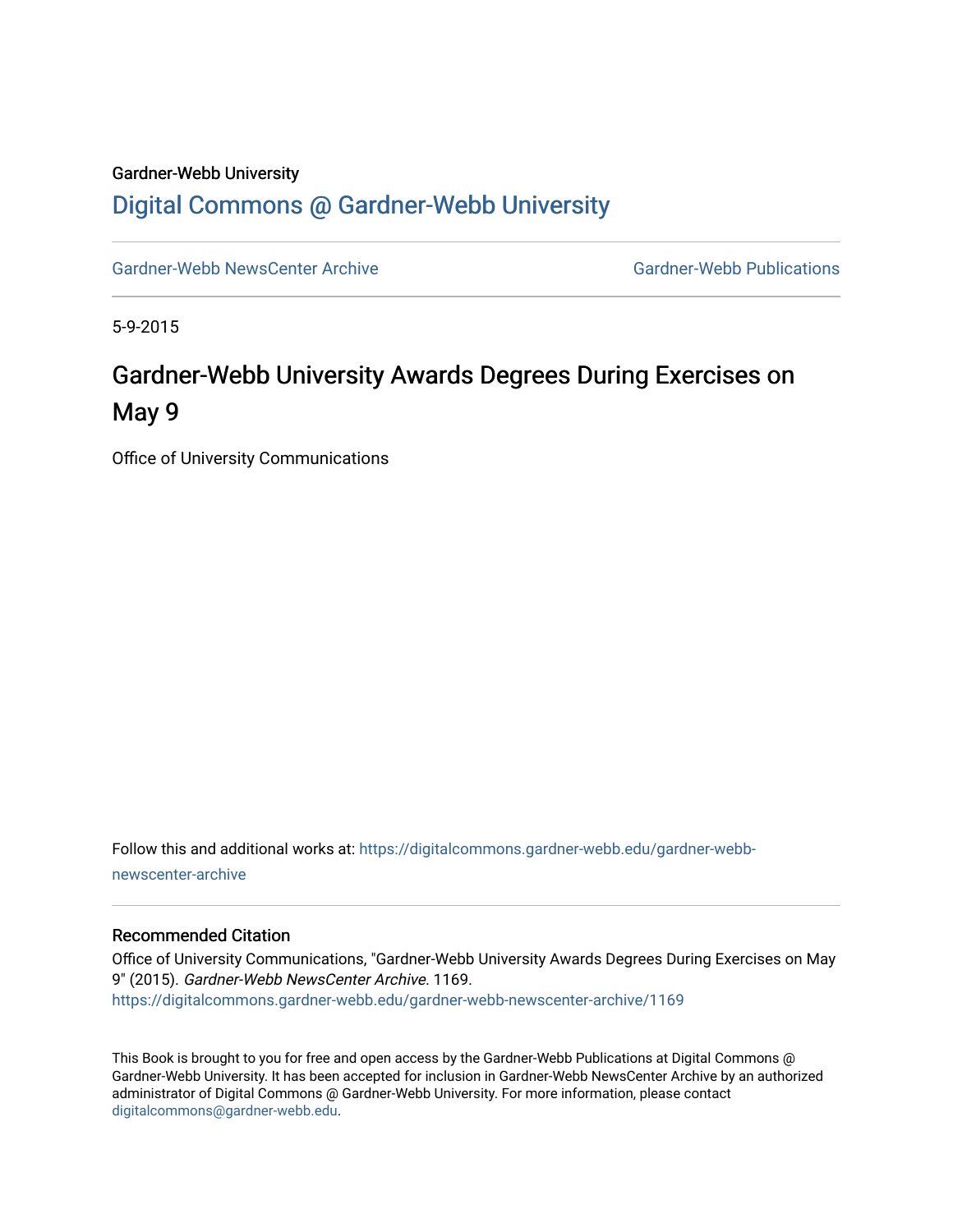# **Gardner-Webb University Awards Degrees During Exercises on May 9**

**webpublish.gardner-webb.edu**[/newscenter/gardner-webb-university-awards-degrees-during-exercises-on-may-9/](https://webpublish.gardner-webb.edu/newscenter/gardner-webb-university-awards-degrees-during-exercises-on-may-9/)

Office of University **Communications** 

May 9, 2015

#### *Two Separate Ceremonies Honor Nearly 600 Graduates*

BOILING SPRINGS, N.C. – Gardner–Webb University hosted Spring Commencement exercises on Saturday, May 9, in the Lutz-Yelton Convocation Center at 10 a.m. and 3 p.m. Nearly 600 graduates were honored during the two ceremonies.

### **Morning [Undergraduate](http://photos.gardner-webb.edu/2015/May-2015/Spring-Commencement-10am) Programs Ceremony (10 a.m.)**

The morning ceremony featured nearly 300 graduates of Gardner-Webb's Degree Completion Program (DCP) and the traditional undergraduate program.

Several morning graduates were honored for outstanding leadership, citizenship, and academic excellence. The Most Outstanding Male Graduate medal was presented to Delton Wayne Barnes of Conyers, Ga., while Charity Anne Byrum of Winston-Salem, N.C., was awarded the Most Outstanding Female Graduate medal.

Senior Scholastic Award recipients included Byrum, Heather Briane Feldman of Eden, N.Y., Kristin Nicole Allison of Old Fort, N.C., Matthew Taylor Yelverton of Matthews, N.C., and Megan Ashley Polzin of Cary, N.C. The Degree Completion Program Scholastic Award was presented to Billie Shannon Pierce of Gaffney, S.C.

Barnes, who earned a Bachelor of Science in Sport Management, offered a commencement address in which he shared thoughts on the wisdom and knowledge he gleaned from his time at Gardner-Webb. "You will never be able to repay those who have sacrificed and invested to see that you get to this place," he said. "So starting today, use your knowledge and wisdom—physically represented by this diploma—to begin making graceful payments into the lives of those who will never be able to repay you. And I assure you that a generation committed to compassion will see the overthrow of sorrow in their own world."

Scott Johnson of Wilmington, N.C., who received a Bachelor of Science in Business Administration, also offered words of wisdom through his commencement address. "Give back to the community and Gardner-Webb in some way," he encouraged fellow graduates. "It's an ongoing cycle that needs to continue to grow. The more the class of 2015 does after graduation, the more of a name we build for Gardner-Webb and to return that investment is one of the most valuable things we can do as alumni, citizens, and people of this world."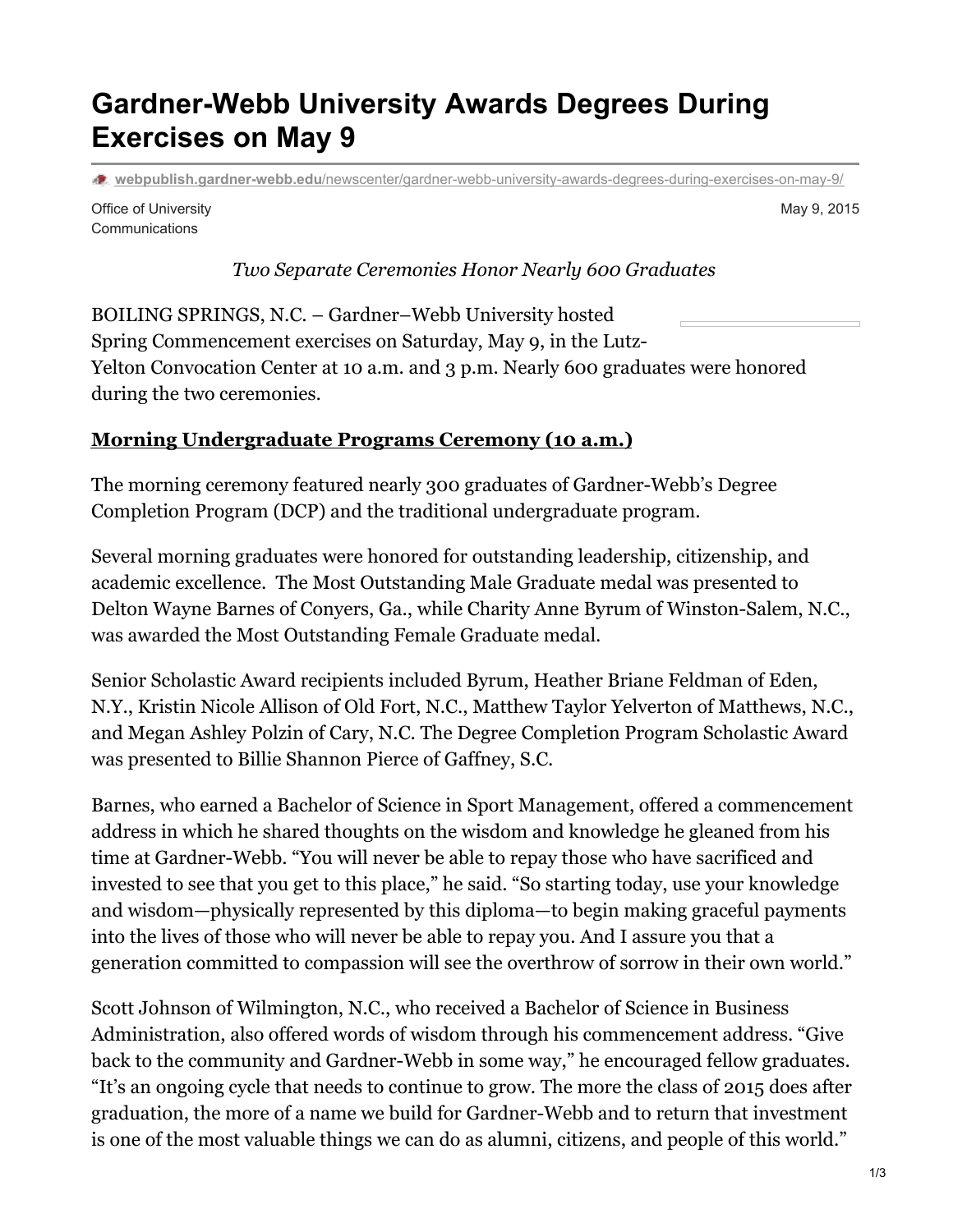The ceremony also featured special recognitions and the conferring of two honorary degrees and one posthumous degree.

The GWU School of Nursing awarded an honorary posthumous degree to the family of Kate Barnett (Fairview, N.C.), who was tragically killed in a car accident last November. At the time of her death, Barnett was enrolled in the Bachelor of Science in Nursing program. Honorary Doctor of Humane Letters degrees were conferred to C. Neal Alexander of Denver, N.C., and Frank Stewart of Belmont, N.C.

### **[Afternoon](http://photos.gardner-webb.edu/2015/May-2015/Spring-Commencement-3pm) Graduate Programs Ceremony (3 p.m.)**

The afternoon ceremony featured the conferring of over 250 degrees from the University's graduate programs. Elizabeth Hope Arnold of Drexel, N.C., who earned a Master of Divinity in Biblical Studies, offered a speech during the ceremony. She shared how thankful she was to be given the opportunity to fully embrace the Gardner-Webb experience. "From the first day of class, it was apparent that we would not all think alike, but we began to understand that our identity as the Kingdom of God does not depend on our uniformity, but rather on our love for one another," Arnold reflected. "Today, we celebrate *our* success, the accomplishment we could not have obtained without each other. I am profoundly grateful for this community of faithful, loving people and the privilege to walk alongside them as friends. I was asked to summarize my experience at Gardner-Webb School of Divinity. To put it simply—it was absolutely *divine*!"

Doctor of Ministry graduate Garin Hunt Hill of Shelby, N.C., also shared gratitude on behalf of the graduating class. "In the end, most of all, we thank our only wise God: the first Igniter of faith that seeks understanding, knowledge that captures our minds, and love that sets us free," Hill declared. "May we forever, with reckless abandon, proclaim, 'Thank You.'"